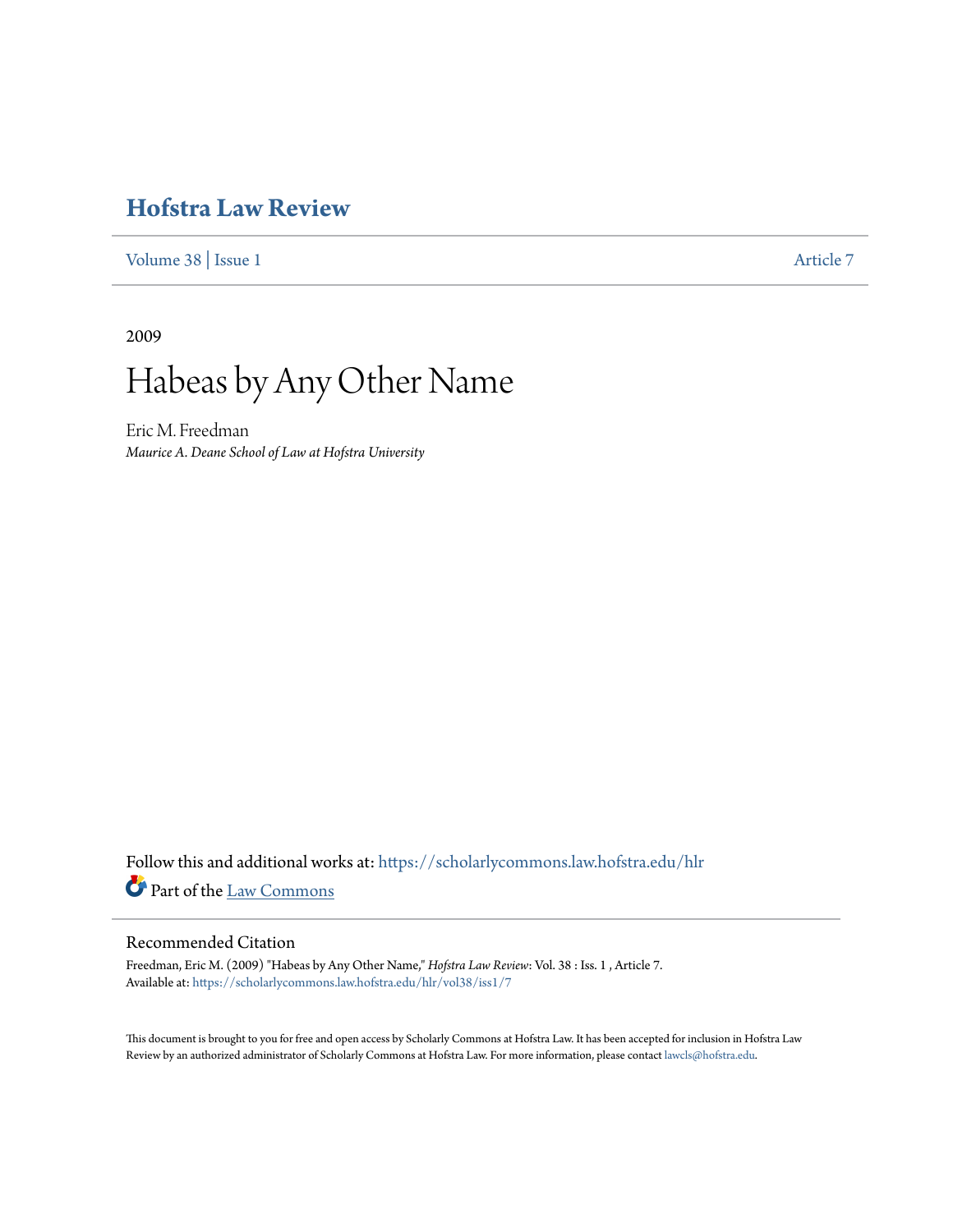## **HABEAS** BY **ANY** OTHER **NAME**

#### *Eric M Freedman\**

**I** am most grateful to Melinde Sanborn and Professor William **E.** Nelson for their work on a fascinating case which has enriched my thinking regarding the major project now engaging me and enabled me to put together a few preliminary ideas. Ms. Sanborn, of course, unearthed the case in the first place, thereby providing an additional source that **I** plan to use in the project, while Professor Nelson raised a provocative question about the purpose for which **I** plan to use it.

Thanks to the generosity of the Hofstra administration, **I** spent the academic **2008-2009** year on a research leave at the New Hampshire State Archives in Concord doing research into the roots of habeas corpus. As I write up the findings,<sup> $\dagger$ </sup> one proposal I intend to advance is that, for many purposes at least, to look only at "habeas corpus" is to look too narrowly. **I** have uncovered precisely parallel cases of petitioners' release from imprisonment **by** means of a variety of writs, including certiorari,<sup> $\frac{1}{1}$ </sup> supersedeas, and prohibition—even in cases where they had originally asked for no particular writ at all.

**<sup>\*</sup>** Maurice **A.** Deane Distinguished Professor of Constitutional Law, Hofstra University School of Law (LAWEMF@Hofstra.edu). B.A. **1975,** Yale University; M.A. **1977,** Victoria University of Wellington (New Zealand); **J.D. 1979,** Yale University. Although **I** will do so at length in a later publication, it is not too early to express my deep gratitude for the extraordinary assistance I received while conducting my research at the New Hampshire State Archives from Frank **C.** Mevers, the State Archivist, Brian Nelson Burford, the State Records Manager, and Milli **S.** Knudsden, the New Hampshire independent scholar who first suggested to Ms. Sanborn that her work might overlap with my own.

t **All** documents cited in this Article are available on request from the Barbara and Maurice **A.** Deane Law Library at the Hofstra University School of Law.

*<sup>1.</sup> See, e.g.,* Pearse v. March, **(N.H.** Super. Ct. Feb. **1770),** *in* **SUPERIOR COURT DOCKET** BOOK **1767-70,** 459-62 (n.p. n.d.) (on file with the New Hampshire State Archives) (granting interim release and ultimate vacatur of proceedings **by** a writ of certiorari to petitioner imprisoned for contempt).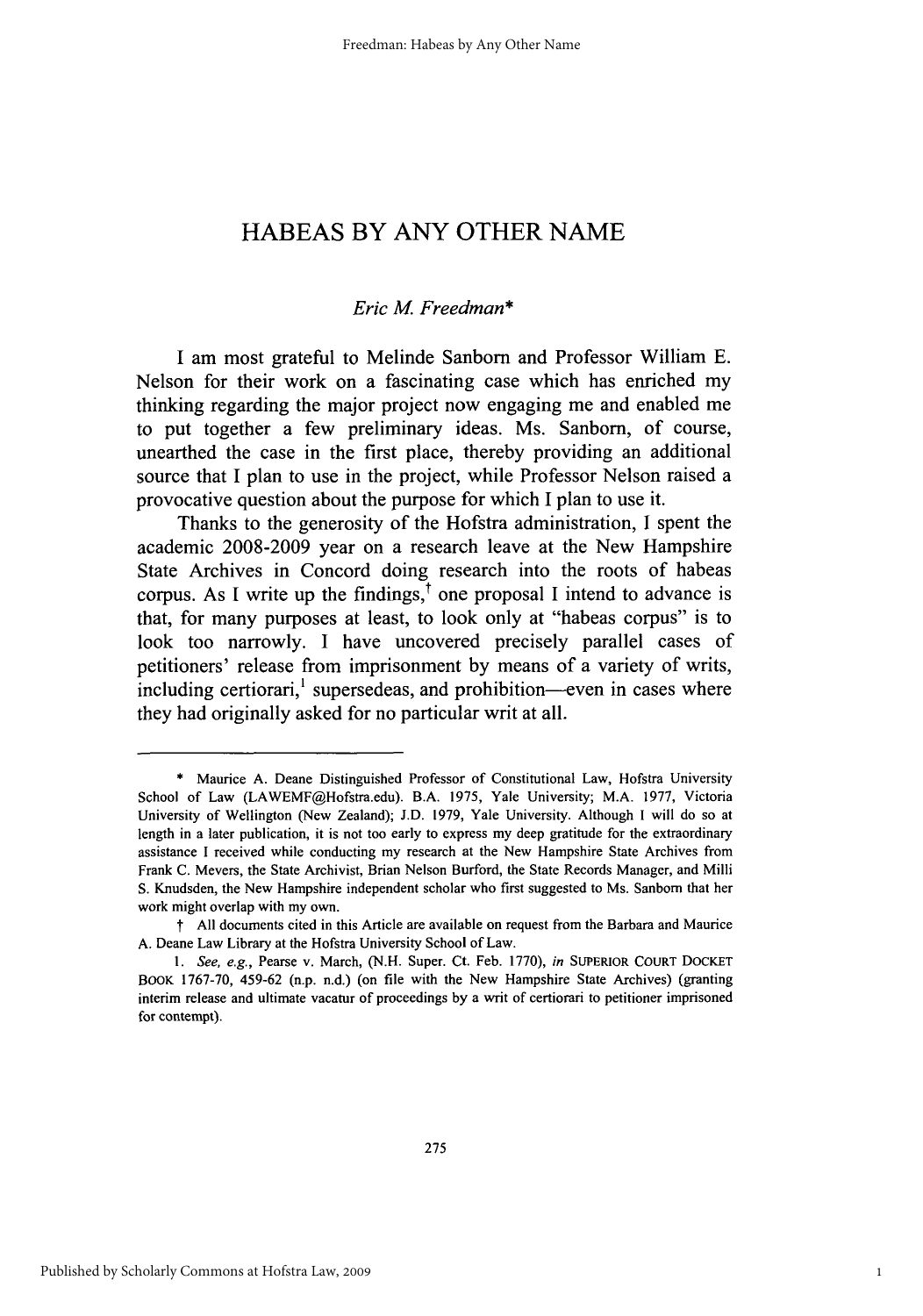#### *HOFSTRA LAW REVIEW* **276** [Vol. **39:275**

The 1745 case of *Downer ex rel. Mason v. Gilman* exemplifies the last three situations simultaneously.<sup>2</sup> Andrew Downer, a British soldier, was imprisoned in connection with a suit for debt in violation of an act of Parliament exempting active duty service members from such imprisonments.<sup>3</sup> His superior officer, Jonathan Tuften Mason, filed a petition praying simply that "your worships would put the Act of Parliament in force, **by** releasing and setting the Andrew Downer at liberty, that his Maj. Service may not suffer thereby.<sup> $4$ </sup> The court responded **by** first issuing a supersedeas to halt the debt proceedings, thereby securing Downer's immediate release, and then a writ of prohibition against their further continuance.<sup>5</sup> In the early 1800s, soldiers would gain release under the corresponding American statute *<sup>6</sup>* through writs of habeas corpus.

Similarly alleged slaves might claim their freedom **by** filing a petition for a writ of habeas corpus and find it treated as a writ of trespass on the case,<sup>7</sup> or an action for replevin.<sup>8</sup>

Although it may sometimes be possible to put forth cogent explanations for these differences, the question of why the litigant chose one writ over another is (a) somewhat antiquarian in many contexts;<sup>9</sup> (b) in many instances futile because of the informality of colonial legal practice;<sup>10</sup> and (c) one on which nothing particularly turned when the

<sup>2.</sup> Downer *ex rel.* Mason v. Gilman, No. 21242 **(N.H.** Super. Ct. Feb. **25,** 1745), *in* **NEW HAMPSHIRE STATE** ARCHIVES SUPERIOR **COURT MINUTES** 1744-45, Box 1 (on file with the New Hampshire State Archives).

*<sup>3.</sup> Id.*

*<sup>4.</sup> Id.*

*<sup>5.</sup> Id*

**<sup>6.</sup>** Three such cases, from 1814, **1822,** and **1832** are described in ERIC M. FREEDMAN, **HABEAS** CORPUS: RETHINKING THE **GREAT** WRIT OF LIBERTY 42-43 **(2001).** Another example is *In re Mills* **(N.H.** Strafford County Ct. Dec. **18, 1819)** (Folder **11)** (on file with the New Hampshire State Archives).

*<sup>7.</sup> See, e.g,* Johnson v. Massey **(N.H.** Super. Ct. Aug. 12, **1748),** *in* **SUPERIOR COURT AUG.** 1744 **THROUGH AUG. 1748,** at 341-42 (n.p. n.d.) (on file with the New Hampshire State Archives).

**<sup>8.</sup>** Tarr v. Nung **(N.H.** Super. Ct. Feb. **1751),** *in* SUPERIOR **COURT SEPT. 1750** THROUGH MARCH 1754, at **87-88** (n.p. n.d.) (on file with the New Hampshire State Archives).

**Of** course the filing of a habeas corpus petition **by** a putative slave commonly gave rise to a habeas action of the usual sort. For examples, see **PAUL FINKELMAN,** SLAVERY **IN** THE COURTROOM: **AN ANNOTATED BIBLIOGRAPHY OF AMERICAN** CASES **25, 121, 258 (1985).**

**<sup>9.</sup>** Much recent interest in common law habeas corpus has been spurred **by** *Boumediene v. Bush,* **128 S.** Ct. **2229 (2008),** which held that the statutory procedure for Guantinamo detainees to test their imprisonments were invalid under the Suspension Clause for failure to provide rights commensurate with common law habeas. Researchers who share that interest certainly ought to adopt the functional definition of habeas corpus that **I** describe in the text.

**<sup>10.</sup>** Professor Nelson's ongoing survey of colonial law emphasizes this point. *See* **I WILLIAM E. NELSON,** THE COMMON LAW **IN COLONIAL** AMERICA: THE **CHESAPEAKE AND** NEW **ENGLAND,**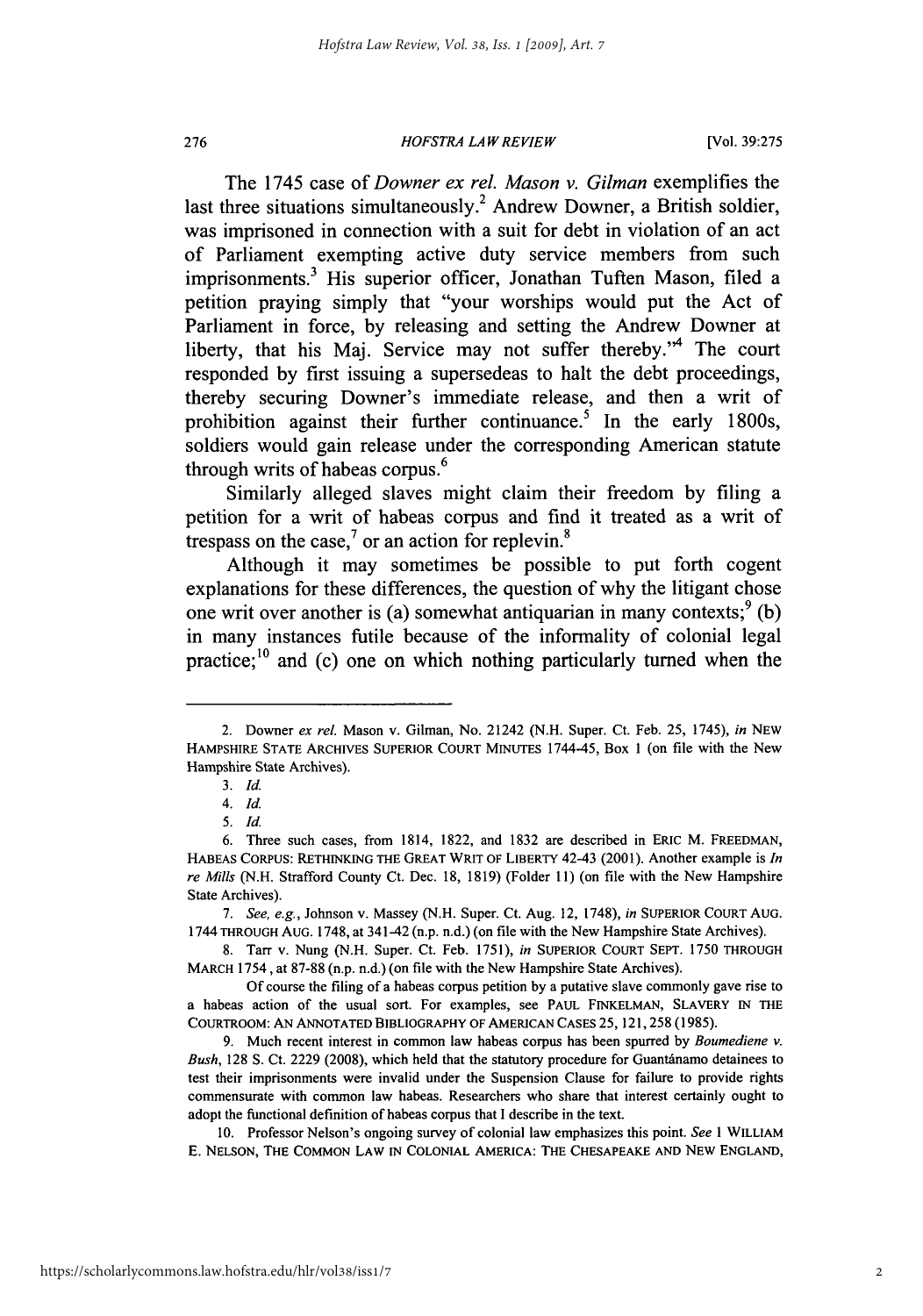issue was a potentially wrongful imprisonment, an issue which invariably led the courts to cut through whatever technicalities they might otherwise have been inclined to enforce.

That is why **I** suggested to Ms. Sanborn that Zipporah's petition in which she does "humbly beseech this honored Court, to call her before you, and to deal with her, as to yo<sup>r</sup> wisedomes and mercy shall see meet, that she may not lye where she is to perrish"" might plausibly be called a petition for a writ of habeas corpus, even though it does not use those words and a lawyer might classify the document otherwise.<sup>12</sup>

The critical element is that this is a demand for release from unlawful imprisonment, a demand which, as indicated, could be made in the colonies **by** invoking many writs or none at all.

One element unifying the situations, **I** will propose in my more extended work, is the seriousness with which the judicial system treated them. In Zipporah's case, she got exactly what she was entitled to: submission of the charges to a grand jury and her release when it declined to press them. $^{13}$ 

More generally, it is in cases alleging wrongful imprisonment that one sees in paradigmatic form what we today describe as common law methodology, characterized **by** a strong focus on a speedy and pragmatic resolution based on the specific facts at hand rather than any impetus to pronounce broad rules of law.

For these and other reasons, **I** believe that in many contexts a functional rather than a formal definition of habeas corpus is justified and that a demand, however denominated, challenging the legal basis of a detention should lie for research purposes within the domain of habeas corpus.

**<sup>1607-1660,</sup>** at **37, 69-71, 92 (2008);** William **E.** Nelson, *Legal Turmoil in a Factious Colony: New York, 1664-1776, 38* HOFSTRA L. REV. **69,** 149 **(2009).**

**<sup>11.</sup>** Melinde Lutz Sanborn, *The Case of the Headless Baby: Did Interracial Sex in the Massachusetts Bay Colony Lead to Infanticide and the Earliest Habeas Corpus Petition in America?,* **38** HOFSTRA L. REV. *255,* app. at **270,** document 2 **(2009).**

<sup>12.</sup> Thus, Professor Nelson suggests that it might equally well be considered a motion to expedite the proceedings. *See* William **E.** Nelson, Remarks, *Categorizing Zipporah's Petition, 38* HOFSTRA L. REV. **279, 282 (2009).**

**<sup>13.</sup>** It would seem, as Professor Nelson suggests, that she also received just the same process that a white defendant would have. *Id* at **280-81. My** only question would be whether it took longer to give her that process than would have been usual in the case of a white defendant.